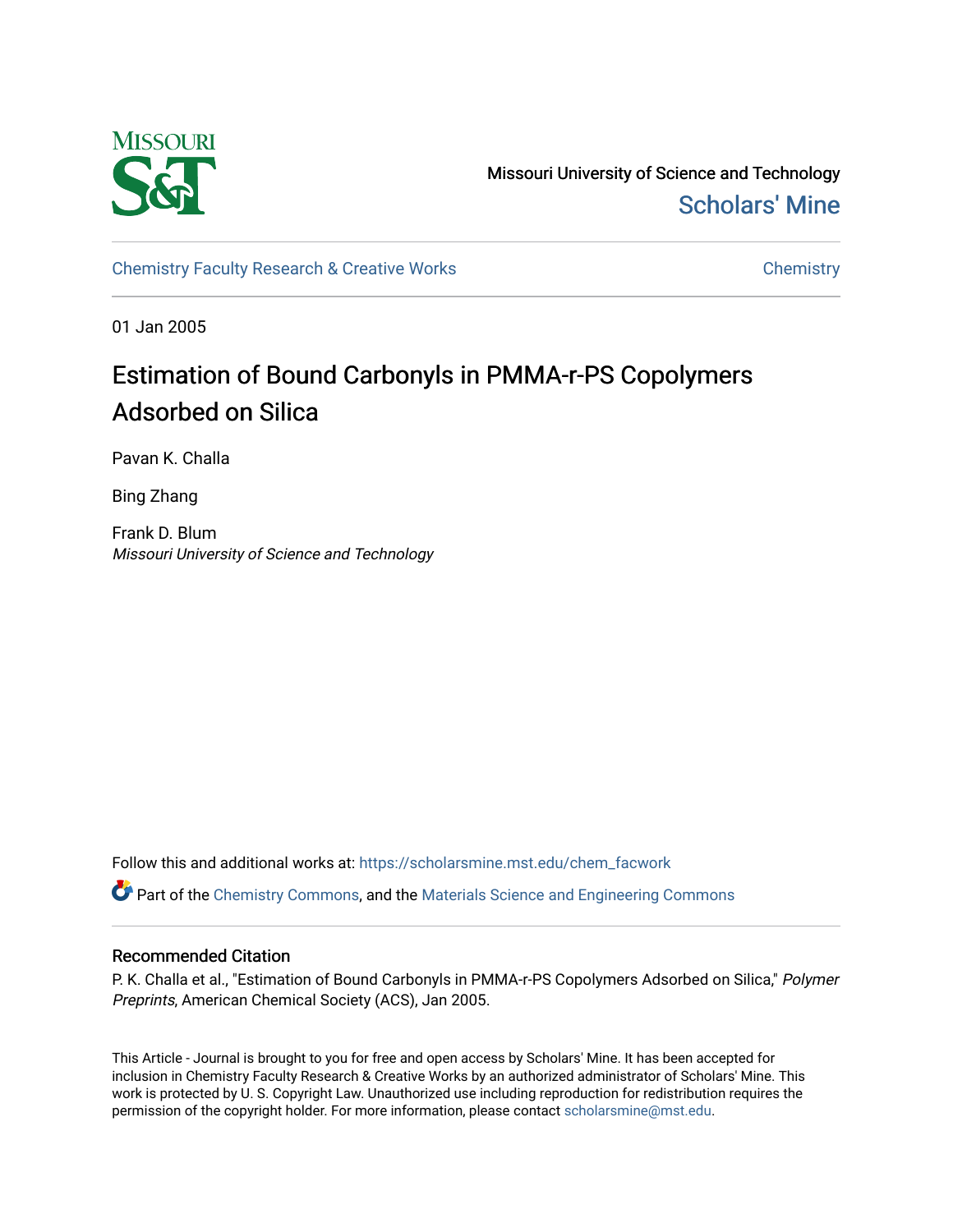# **ESTIMATION OF BOUND CARBONYLS IN PMMA-r-PS COPOLYMERS ADSORBED ON SILICA**

*Pavan K. Challa\*\*, Bing Zhang\* and Frank D. Blum\*\** 

\*\*Department of Chemistry and Materials Research Center, University of Missouri-Rolla, Rolla, MO 65409-0010.

\* Current address: Global Research-Shanghai GE China Technology

Center, 1800, Cai Lun Road, Shanghai-201203, P.R.China.

# **Introduction**

The adsorption of random copolymers on solid surfaces is essential for developing good properties in composite materials. A good control and understanding of interfaces allows tuning of the properties of the individual components. Interfacial polymers are important in many industrial applications such as photoresists, protective coatings, metal insulator and semi-conductor insulator junctions, metal-filled polymer composites and polymer-lined metal containers for protective food packaging. The effect of the drying process,<sup>1</sup> configuration and tacticity,<sup>2</sup> molecular mass, density of surface hydroxyls, $3$  and adsorbed amounts<sup>4</sup> have already been studied for interfacial polymers.

The thermal characterization for polystyrene,<sup>5</sup> PMMA<sup>11</sup> and PMMA-r-PS<sup>6</sup> copolymers adsorbed on silica have been studied recently by our research group. One of the important considerations for adsorbed copolymer composites was the composition of the copolymer and the individual surface affinities of monomer units on the substrate. The dependence of chain length, blockiness and self-association of the chain was also a consideration for these composites.<sup>7</sup>

Bound carbonyls are the ones which hydrogen bond directly with surface hydroxyls that, in our case, are the hydroxyls on silica. Transmission FTIR is one of the simplest techniques used to estimate the number of bound carbonyls. It was shown that the bound fractions decreased with increased adsorbed amounts while molecular weights<sup>8</sup> indicated a flattened configuration for lower adsorbed amounts and shorter chains. However, the dependence of bound fractions on molecular mass<sup>9</sup> was dramatically less.

### **Experimental**

PMMA-r-PS copolymers with different compositions were prepared and have been previously reported.<sup>6</sup> A brief outline is given here. Solution polymerization was done to synthesize the copolymers in toluene at 60 °C with 33% monomer concentration. The compositions of the copolymers were controlled by following the kinetics and adding appropriate amounts of the more quickly consumed monomer. The polymers were precipitated from the reaction mixture by adding methanol, purified by reprecipitation from toluene several times and drying overnight in a vacuum oven at 100 °C. Molecular masses were determined by light scattering. The details of the bulk copolymer samples are given Table 1:

| Table 1. Composition of copolymers. |  |  |  |  |
|-------------------------------------|--|--|--|--|
|-------------------------------------|--|--|--|--|

| Sample name | Composition.<br>$(\%MMA)$ | $M_{w}$ | Polydispersity |
|-------------|---------------------------|---------|----------------|
| $PS-MA-11$  | 11.6                      | 38.6k   | 2.04           |
| $PS-MA-14$  | 14.9                      | 44.3k   | 2.17           |
| $PS-MA-25$  | 25                        | 40k     | 1.14           |
| $PS-MA-30$  | 30.6                      | 36k     | 2.01           |
| $PS-MA-50$  | 50.4                      | 44.9k   | 2.06           |

Toluene was used as the solvent in making copolymer solutions of different concentrations. A 10 ml aliquot of each polymer solution was transferred into centrifuge tubes containing ca. 0.3 g of fumed silica (CAB-O-SIL, M-P5, untreated silica with surface area 200  $m^2/g$  from Cabot. Corp, Tuscola, IL). The mixtures were shaken for 48 h at room temperature, 24 °C. The tubes were centrifuged (2800 rpm for 1 h) after adsorption and supernatant liquid was discarded. The residues were washed three times with pure toluene (ca. 10 ml, each wash). A sample was taken from the residue and cast directly onto the KBr windows and dried for 3 hours at 80 °C. The

adsorbed amount was estimated from thermogravimetric analysis results (TA Instruments. Hi-Res-TGA 2950 Thermogravimetric analyzer). The equilibrium adsorbed amount is shown in Figure 1 and Table 2.

**Table 2. Equilibrium Adsorbed Amount from the Langmuir Adsorption Isotherm.** 

| Sample name     | Adsorbed Amount $(mg/m^2)$ |
|-----------------|----------------------------|
| PS-MA-11        | 0.97                       |
| $PS-MA-14$      | 1.33                       |
| $PS-MA-30$      | 1 34                       |
| <b>PS-MA-50</b> | 140                        |



**Figure 1**. Partial adsorption isotherm of PMMA-r-PS copolymers adsorbed on silica. The curves are drawn to a Langmuir isotherm.

FTIR spectra (Nicolet Nexus 470 FTIR E.S.P<sup>TM</sup>) were recorded for the samples after drying them on KBr windows at a resolution of 4 cm<sup>-1</sup>. 1024 scans were taken for each sample. Curve fitting was done for the spectra using the GRAMS/AI software (Thermogalactic, Salem, NH). The free carbonyl peak was fitted with a single Gaussian line-shape and a hydrogen-bonded carbonyl peak with a Gaussian-Lorentzian mixture.

#### **Results and Discussion**

The equilibrium adsorbed amounts that were calculated from the adsorption isotherms are shown in Table 2. These amounts were found to increase in accordance with the percentage of MMA units in the adsorbed copolymers.

A frequency shift in the carbonyl stretch, observed for the hydrogen bonded carbonyl, was due to the electron donation from the surface hydroxyls to the antibonding orbitals of the carbonyl, weakening the C=O bond. The adsorbed copolymer spectra were curve fitted with one free carbonyl peak (*A*f) centered at 1730 cm<sup>-1</sup> and another one with a hydrogen bonded peak  $(A<sub>b</sub>)$ centered at 1710 cm<sup>-1</sup>, as shown in the Figure 2. Some difficulty was experienced in fitting the shoulder of the hydrogen bonded carbonyl for the lower adsorbed amounts and for copolymers with low percentage of MMA units. This may be caused by the interaction of two hydroxyls with one carbonyl. We did not quantify these resonances separately.



Figure.2. Curve fitting for adsorbed copolymer (PS-MA-30, 1.1mg/m<sup>2</sup>) showing the free carbonyl centered at 1730 cm<sup>-1</sup> and hydrogen bonded carbonyl at 1710 cm-1.